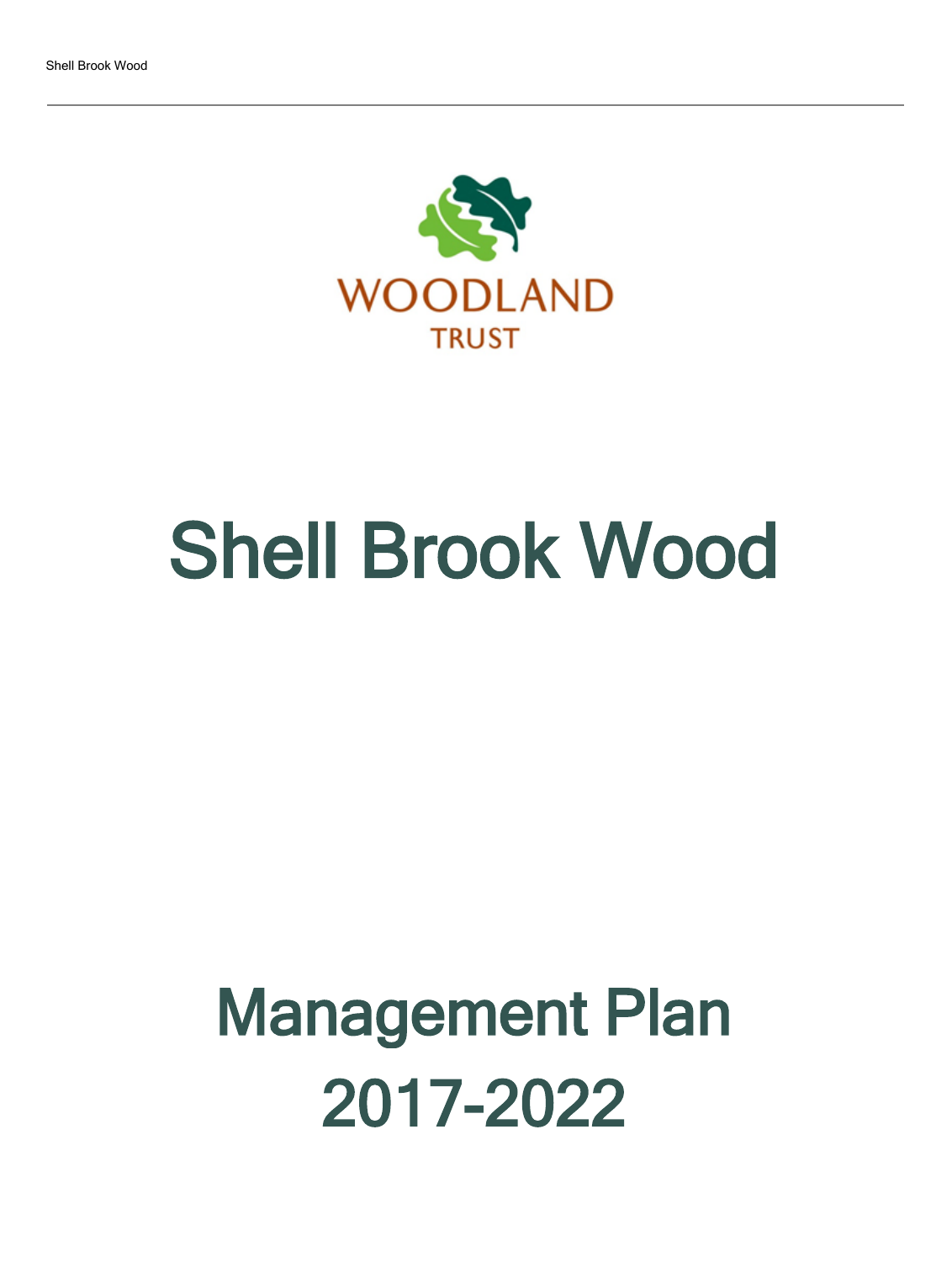### MANAGEMENT PLAN - CONTENTS PAGE

Introduction

Plan review and updating

#### Woodland Management Approach

**Summary** 

- 1.0 Site details
- 2.0 Site description
	- 2.1 Summary Description
	- 2.2 Extended Description
- 3.0 Public access information
	- 3.1 Getting there
	- 3.2 Access / Walks
- 4.0 Long term policy
- 5.0 Key Features
	- 5.1 Secondary Woodland
- 6.0 Work Programme

Appendix 1: Compartment descriptions **Glossary** 

# MAPS

Access Conservation Features Management

ITEM Page No.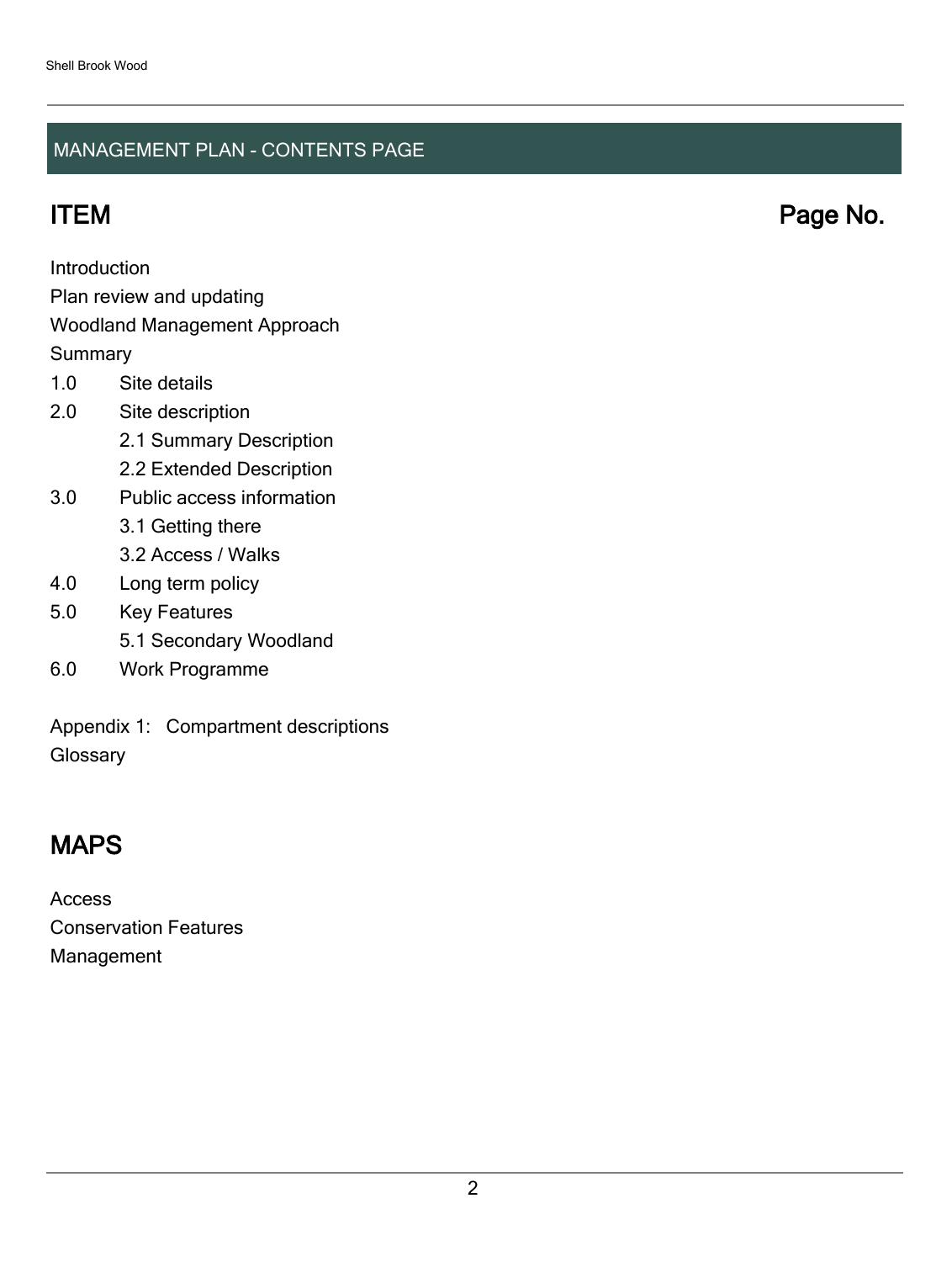# THE WOODLAND TRUST

# INTRODUCTION

The Trust's corporate aims and management approach guide the management of all the Trust's properties, and are described on Page 4. These determine basic management policies and methods, which apply to all sites unless specifically stated otherwise. Such policies include free public access; keeping local people informed of major proposed work; the retention of old trees and dead wood; and a desire for management to be as unobtrusive as possible. The Trust also has available Policy Statements covering a variety of woodland management issues.

The Trust's management plans are based on the identification of Key Features for the site and setting objectives for their management. A monitoring programme (not included in this plan) ensures that these objectives are met and any necessary management works are carried out.

Any legally confidential or sensitive species information about this site is not included in this version of the plan.

## PLAN REVIEW AND UPDATING

The information presented in this Management plan is held in a database which is continuously being amended and updated on our website. Consequently this printed version may quickly become out of date, particularly in relation to the planned work programme and on-going monitoring observations. Please either consult The Woodland Trust website [www.woodlandtrust.org.uk](http://www.woodlandtrust.org.uk/) or contact the Woodland Trust [\(wopsmail@woodlandtrust.org.uk](mailto:wopsmail@woodlandtrust.org.uk)) to confirm

details of the current management programme.

There is a formal review of this plan every 5 years and a summary of monitoring results can be obtained on request.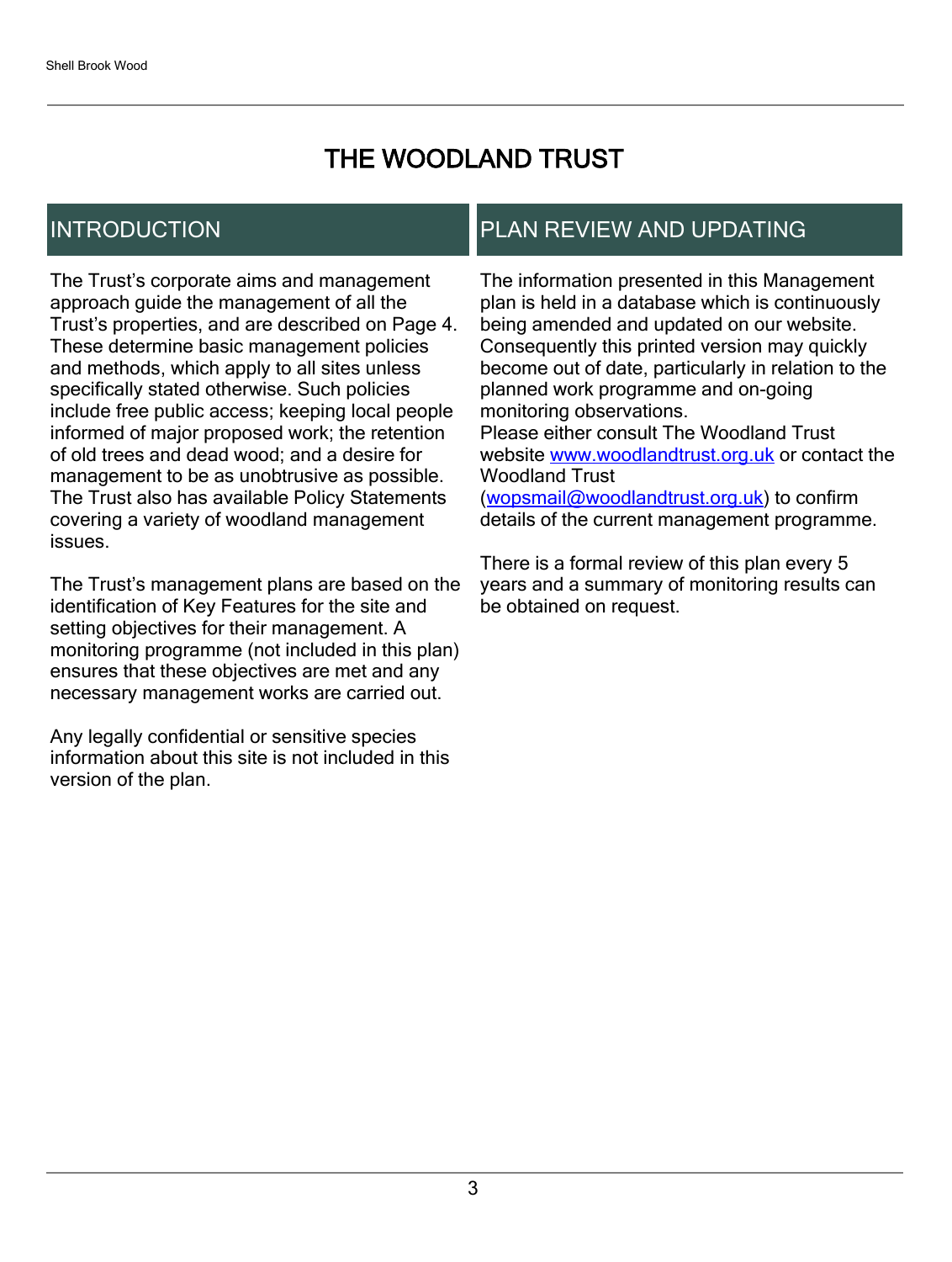# WOODLAND MANAGEMENT APPROACH

The management of our woods is based on our charitable purposes, and is therefore focused on improving woodland biodiversity and increasing peoples' understanding and enjoyment of woodland. Our strategic aims are to:

- Protect native woods, trees and their wildlife for the future
- Work with others to create more native woodlands and places rich in trees
- Inspire everyone to enjoy and value woods and trees

All our sites have a management plan which is freely accessible via our website [www.woodlandtrust.org.uk.](http://www.woodlandtrust.org.uk/) Our woods are managed to the UK Woodland Assurance Standard (UKWAS) and are certified with the Forest Stewardship Council® (FSC®) under licence FSC-C009406 and through independent audit.

In addition to the guidelines below we have specific guidance and policies on issues of woodland management which we review and update from time to time.

We recognise that all woods are different and that the management of our sites should also reflect their local landscape and where appropriate support local projects and initiatives. Guidelines like these provide a necessary overarching framework to guide the management of our sites but such management also requires decisions based on local circumstances and our Site Manager's intimate knowledge of each site.

The following guidelines help to direct our woodland management:

- 1. Our woods are managed to maintain their intrinsic key features of value and to reflect those of the surrounding landscape. We intervene when there is evidence that it is necessary to maintain or improve biodiversity and to further the development of more resilient woods and landscapes.
- 2. We establish new native woodland using both natural regeneration and tree planting, but largely the latter, particularly when there are opportunities for involving people.
- 3. We provide free public access to woods for quiet, informal recreation and our woods are managed to make them accessible, welcoming and safe.
- 4. The long term vision for our non-native plantations on ancient woodland sites is to restore them to predominantly native species composition and semi-natural structure, a vision that equally applies to our secondary woods.
- 5. Existing semi-natural open-ground and freshwater habitats are restored and maintained wherever their management can be sustained and new open ground habitats created where appropriate.
- 6. The heritage and cultural value of sites is taken into account in our management and, in particular, our ancient trees are retained for as long as possible.
- 7. Woods can offer the potential to generate income both from the sustainable harvesting of wood products and the delivery of other services. We will therefore consider the potential to generate income from our estate to help support our aims.
- 8. We work with neighbours, local people, organisations and other stakeholders in developing the management of our woods. We recognise the benefits of local community woodland ownership and management. Where appropriate we allow our woods to be used to support local woodland, conservation, education and access initiatives.
- 9. We use and offer the estate where appropriate, for the purpose of demonstration, evidence gathering and research associated with the conservation, recreational and sustainable management of woodlands. In particular we will develop and maintain a network of long-term monitoring sites across the estate.
- 10 Any activities we undertake will conform to sustainable forest management principles, be appropriate for the site and will be balanced with our primary objectives of enhancing the biodiversity and recreational value of our woods and the wider landscapes.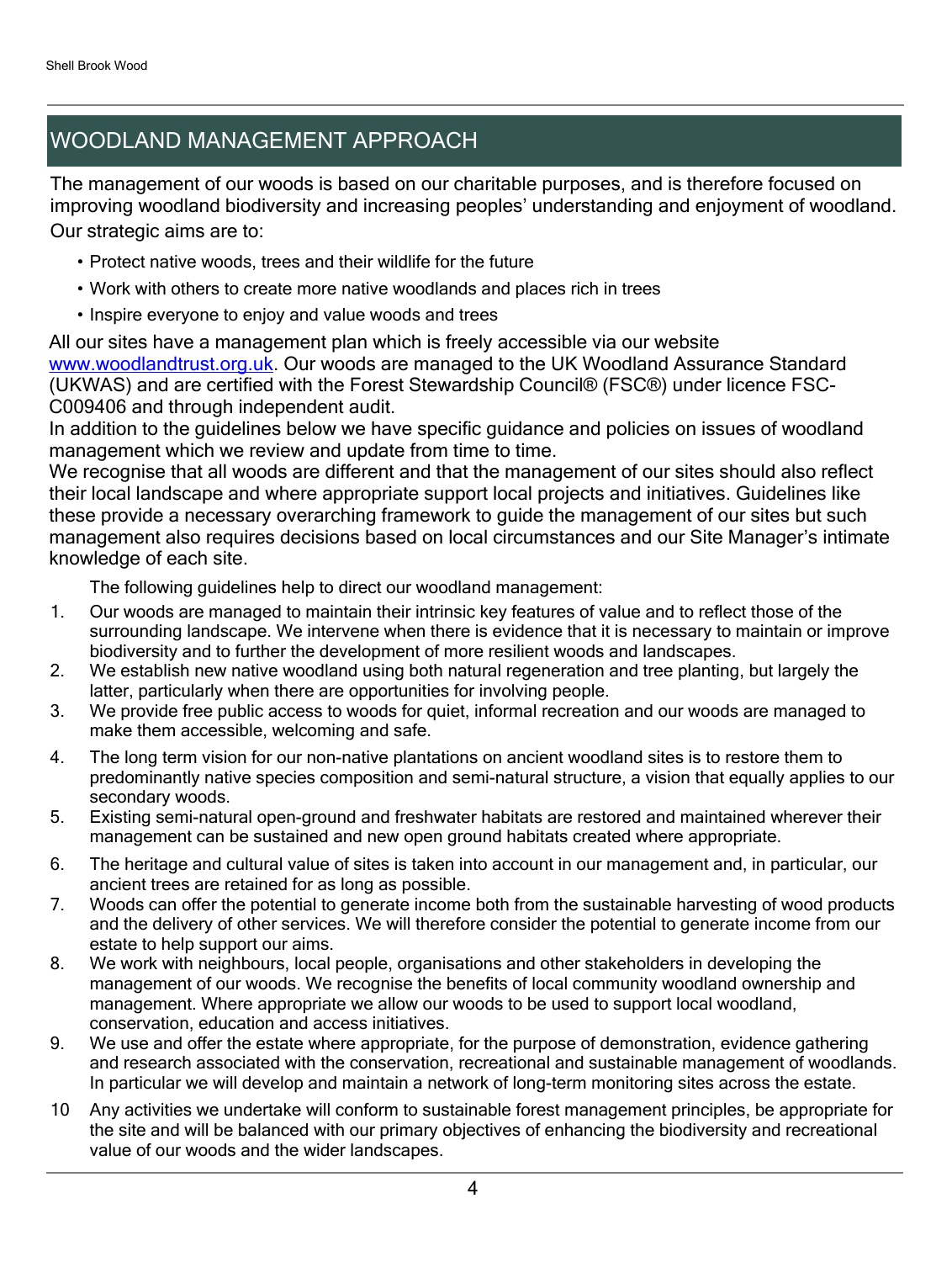# SUMMARY

This public management plan briefly describes the site, specifically mentions information on public access, sets out the long term policy and lists the Key Features which drive management actions. The Key Features are specific to this site - their significance is outlined together with their long (50 year+) and short (5 year) term objectives. The short term objectives are complemented by a detailed Work Programme for the period of this management plan. Detailed compartment descriptions are listed in the appendices which include any major management constraints and designations. A short glossary of technical terms is at the end. The Key Features and general woodland condition of this site are subject to a formal monitoring programme which is maintained in a central database. A summary of monitoring results is available on request.

# 1.0 SITE DETAILS

| Site name:      | <b>Shell Brook Wood</b>             |
|-----------------|-------------------------------------|
| Location:       | Overton on Dee                      |
| Grid reference: | SJ348409, OS 1:50,000 Sheet No. 117 |
| Area:           | 2.40 hectares (5.93 acres)          |
| Designations:   | NULL                                |

# 2.0 SITE DESCRIPTION

#### 2.1 Summary Description

Shell Brook Wood lies on sloping ground alongside Shell Brook, a tributary of the River Dee, which also forms the eastern boundary. It was replanted in 1990 with native mixed broadleaf trees including ash, sessile oak, and wild cherry.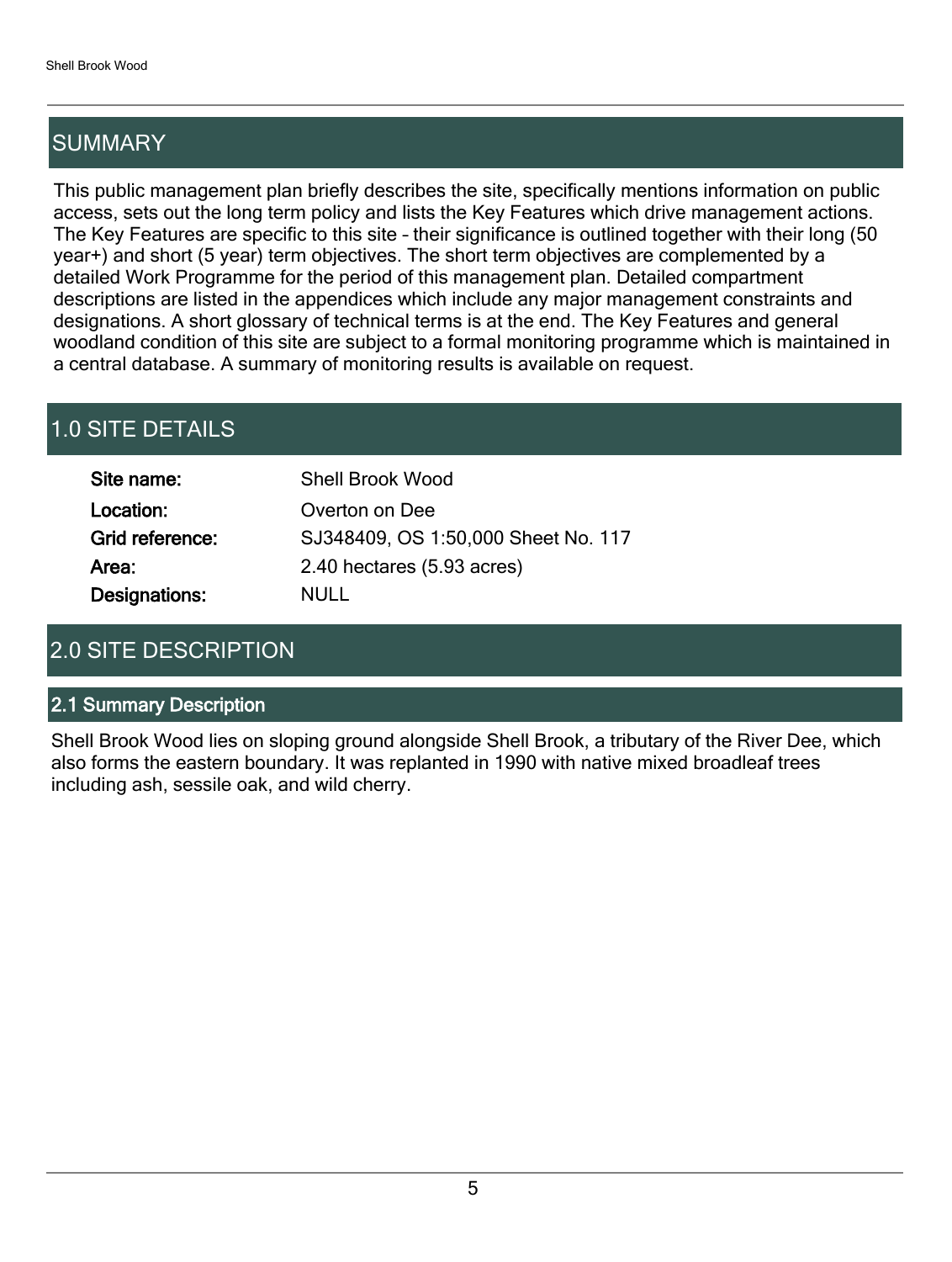#### 2.2 Extended Description

Shell Brook Wood lies on sloping ground alongside Shell Brook, a tributary of the River Dee which also forms the eastern boundary. The wood is an integral part of a wooded valley.

The Trust acquired the site, formerly an area of woodland creation, in early 1987 shortly after most of the trees including Elm, Ash, Beech and Sycamore had been clear felled in 1985. Following acquisition, singling of native natural regeneration and the cutting of sycamore regrowth was undertaken along with further restocking with native mixed broadleaved including Ash, Sessile Oak, Wild Cherry, Alder, Hazel and Field Maple in 1990. Although Shell Brook Wood is not officially listed within the Ancient Woodland Inventory (England), its close proximity to neighbouring ancient woodland and the quantity of ancient woodland features it contains suggest its origin may indeed be ancient but overlooked as part of the original Ancient Woodland Survey. There are a number of large, old deadwood stumps dense areas of ancient woodland ground flora. Immediate surrounding land use is a mixture of pasture and secondary woodland with Ancient Woodland lying in close proximity just a few fields away to the west and south of the site.

The wood falls into two distinct areas in terms of species distribution and structure. All but a small section in the very south of the site forms the area previously cleared and then replanted by the Trust. In addition to the restocking there is a great deal of successful natural regeneration within this area. Alder is particularly prevalent in the wet flush which traverses the southern section of the site. The sub canopy is developing well and dominated by Elder, Hazel and Holly. The other distinct but small area forming the southernmost extension of the wood consists of more mature trees species including Ash, Sycamore, Small Leaved and Common Lime, Alder, Beech with a few Norway Spruce and European Larch.

The site was acquired with management access only and is, therefore, not open to the public at this time.

## 3.0 PUBLIC ACCESS INFORMATION

#### 3.1 Getting there

No public access

3.2 Access / Walks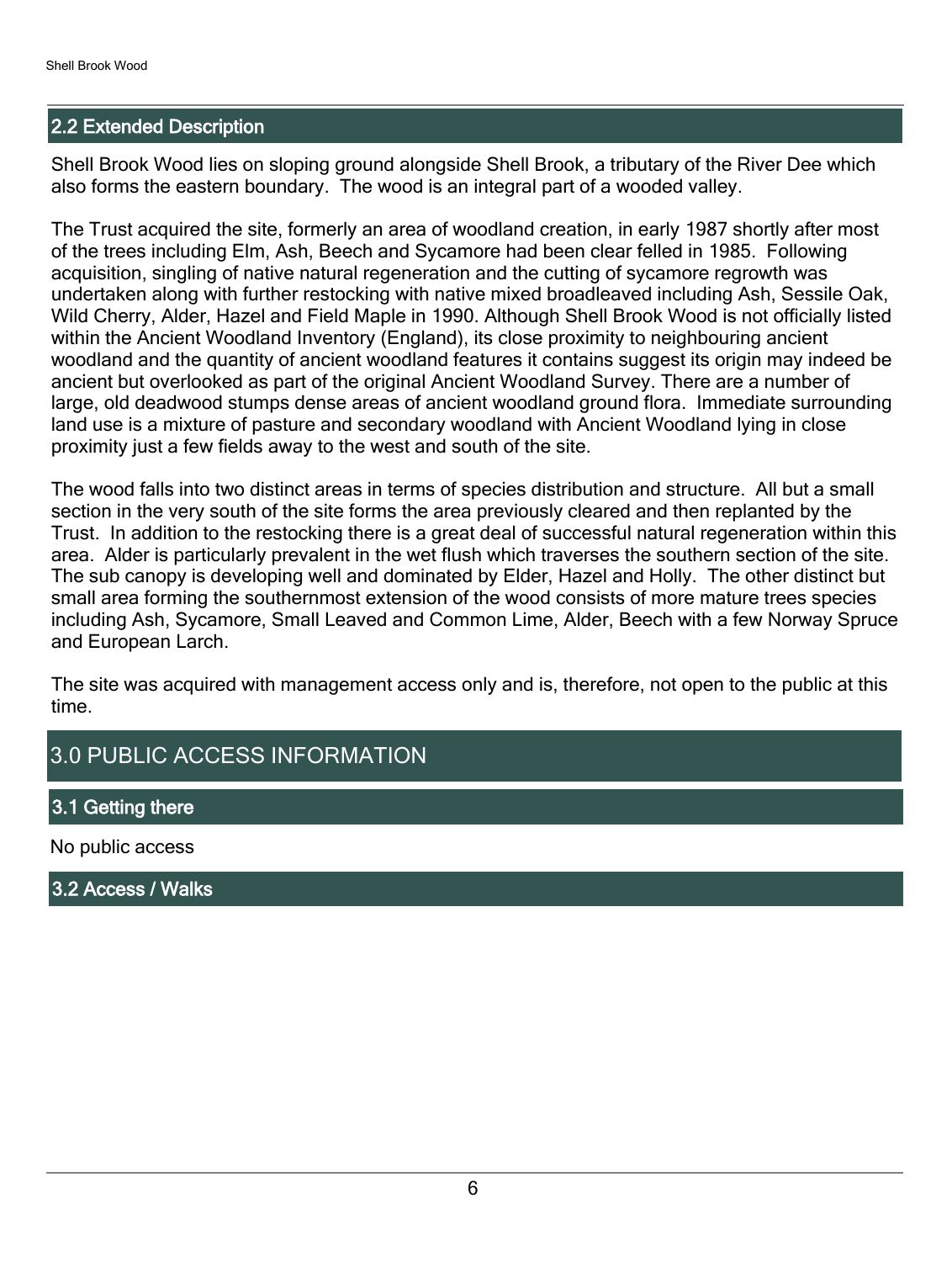# 4.0 LONG TERM POLICY

The Woodland Trusts objectives and long term intentions for Shell Brook Wood are determined after balanced consideration of our Woodland Management Approach (WMA) and seek to conserve key features in relation to our outcomes. Where there is conflict, the interests of biodiversity take precedence over people. We do not intervene at our sites unless there is evidence that it will improve woodland biodiversity and/or public understanding and enjoyment.

In 50 years time, Shell Brook Wood will be a well-structured, species diverse predominately native broadleaved high forest woodland. Natural regeneration will be frequent as will be standing and fallen deadwood with a number of specimens developing into mature and veteran trees of the future. The shrub layer will include regenerating native tree and shrub species. Ancient woodland flowers and plants will have spread and be well represented within the ground flora along with an array of bramble, ferns, mosses, honeysuckle and Ivy. Invasive species e.g. Himalayan Balsam will be absent or rare.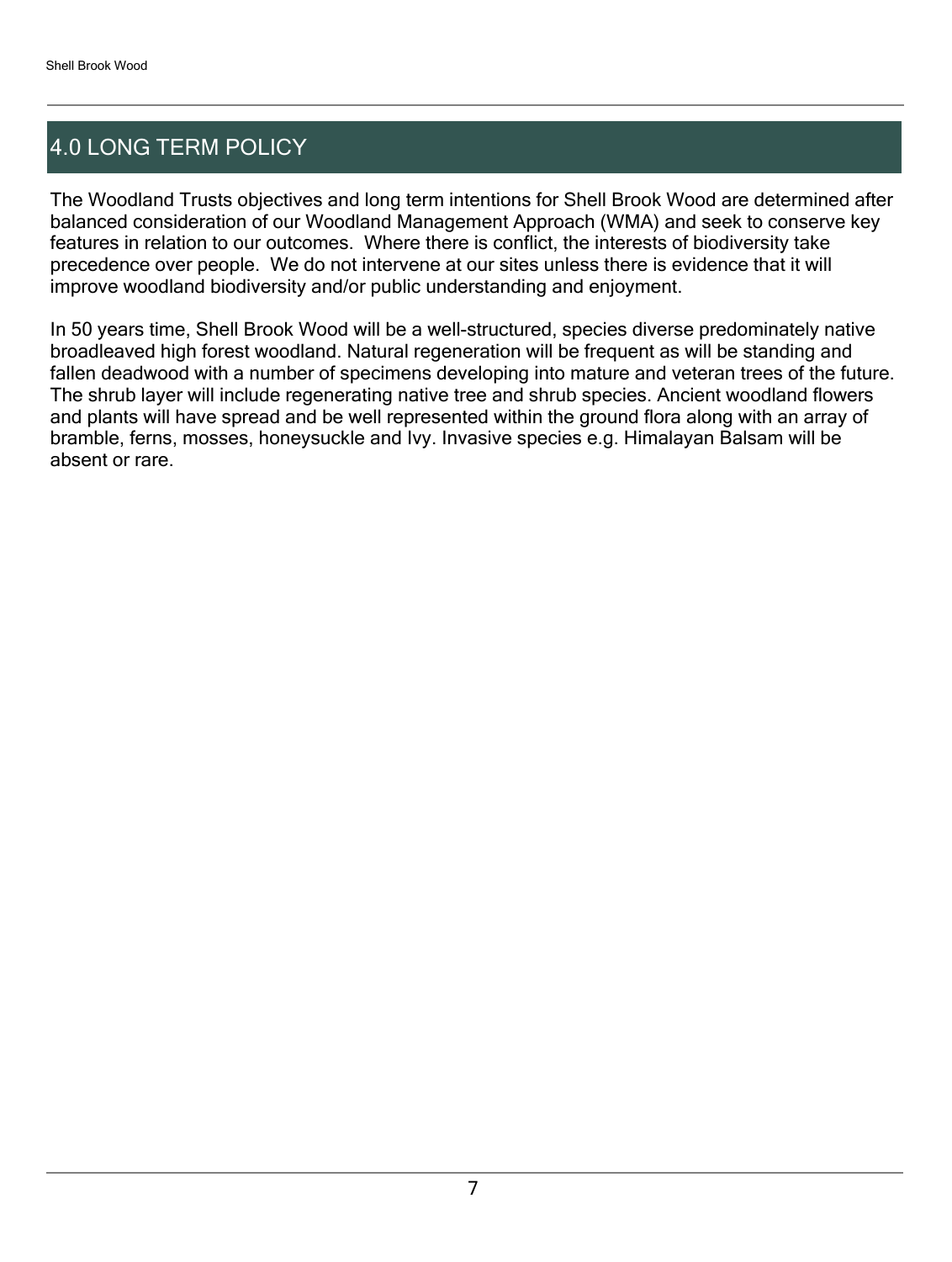# 5.0 KEY FEATURES

The Key Features of the site are identified and described below. They encapsulate what is important about the site. The short and long-term objectives are stated and any management necessary to maintain and improve the Key Feature.

#### 5.1 Secondary Woodland

#### **Description**

A semi-mature area of woodland containing a mixture of species including Ash, Sycamore, Small-Leaved and Common Lime, Alder , Beech with a scattering of Norway spruce and European Larch. Hazel and Holly form a discontinuous sub-canopy and as a consequence of low light levels the ground layer is sparse being composed of Ivy, Mosses, Dog's Mercury, Bluebell, Lesser Celandine and Herb Robert.

An area of woodland creation consisting of a mixture of native and non-native broadleaved trees including Ash, Sessile and Pedunculate Oak, Wild Cherry, Small-Leaved and Common lime, Alder Beech, Sycamore and a scattering of Norway Spruce and European Larch.

The majority of the site (2.22ha) was felled and subsequently replanted in 1990 with natural regeneration occurring throughout the site.

#### **Significance**

The site while small, forms part an important area of woodland along the valley and the edges of the River Dee. The site has already shown positive signs towards the development of a rich and interesting conservation mix of woodland and associated flora and faunal communities.

#### Opportunities & Constraints

The opportunity exists to allow naturally paced development within the wood thus minimising interruption to the intimate and complex cycles between lower plants/ fungi/ invertebrates and the larger woodland structure allowing the widest possible range of species and habitats to evolve and survive.

Factors Causing Change

FrFrequent wind damage, invasive species e.g. Himalayan Balsam

#### Long term Objective (50 years+)

In 50 years time, Shell Brook Wood will be a well-structured, species diverse predominately native broadleaved high forest woodland. Natural regeneration will be frequent as will be standing and fallen deadwood with a number of specimens developing into mature and veteran trees of the future. The shrub layer will include regenerating native tree and shrub species. Ancient woodland flowers and plants will have spread and be well represented within the ground flora along with an array of bramble, ferns, mosses, honeysuckle and Ivy. Invasive species e.g. Himalayan Balsam will be absent or rare.

Short term management Objectives for the plan period (5 years)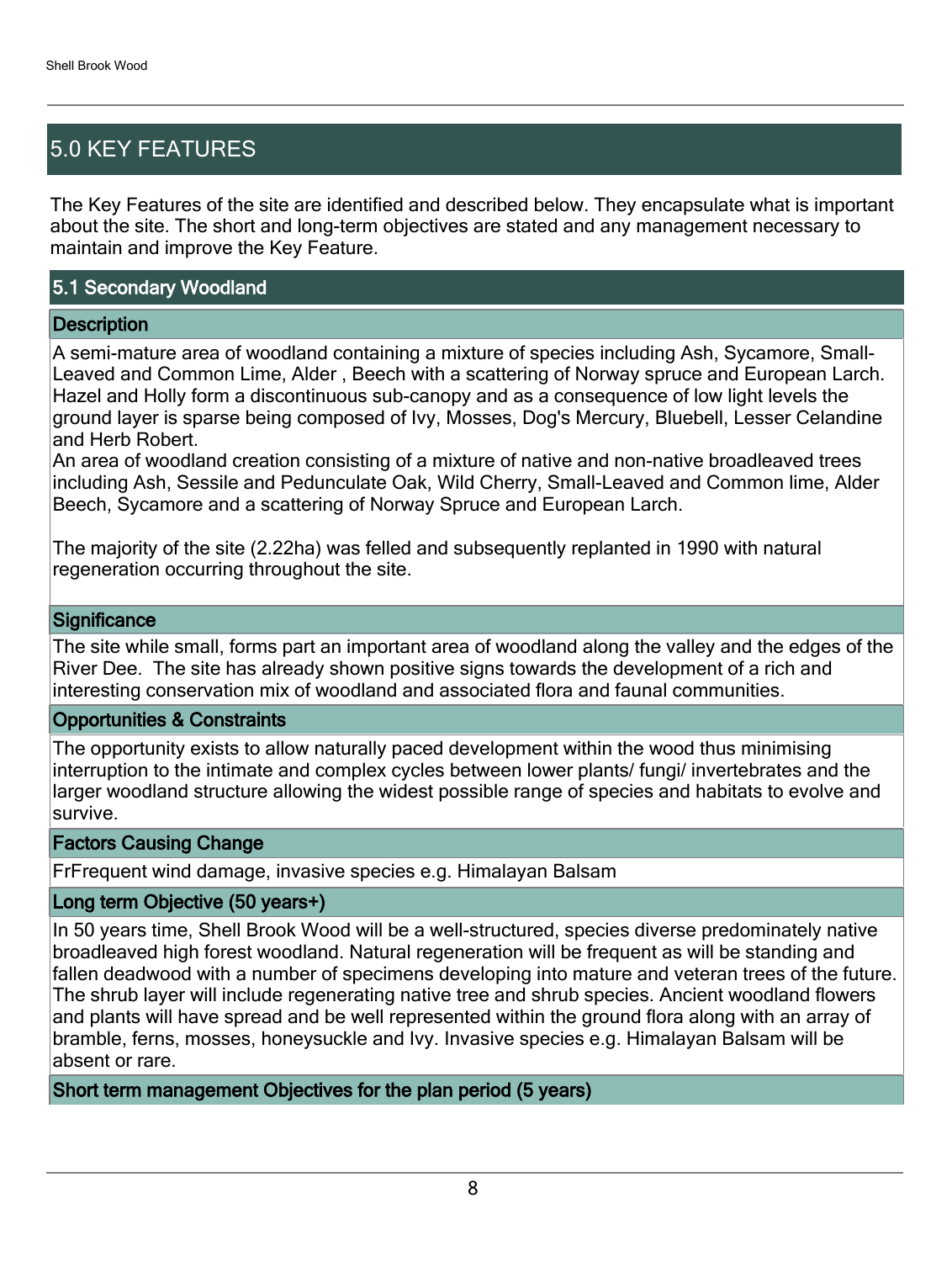Development towards this sites long term objective by way of its species and stand structure is currently proceeding well through natural processes. As such, no intervention is required within the next plan period.

Monitoring through the Woodland Condition Assessment will continue to be undertaken as part of the sites systematic plan review cycle (10 years time for Category 3 sites such as Shell Brook Wood). This will ensure any undesirable or unexpected changes are noted and any appropriate action taken as required.

In addition to this, two further interim Key Feature observation visits will be undertaken within the next 4 years (2017-21) to monitor presence of Himalayan Balsam with active control management initiated if required.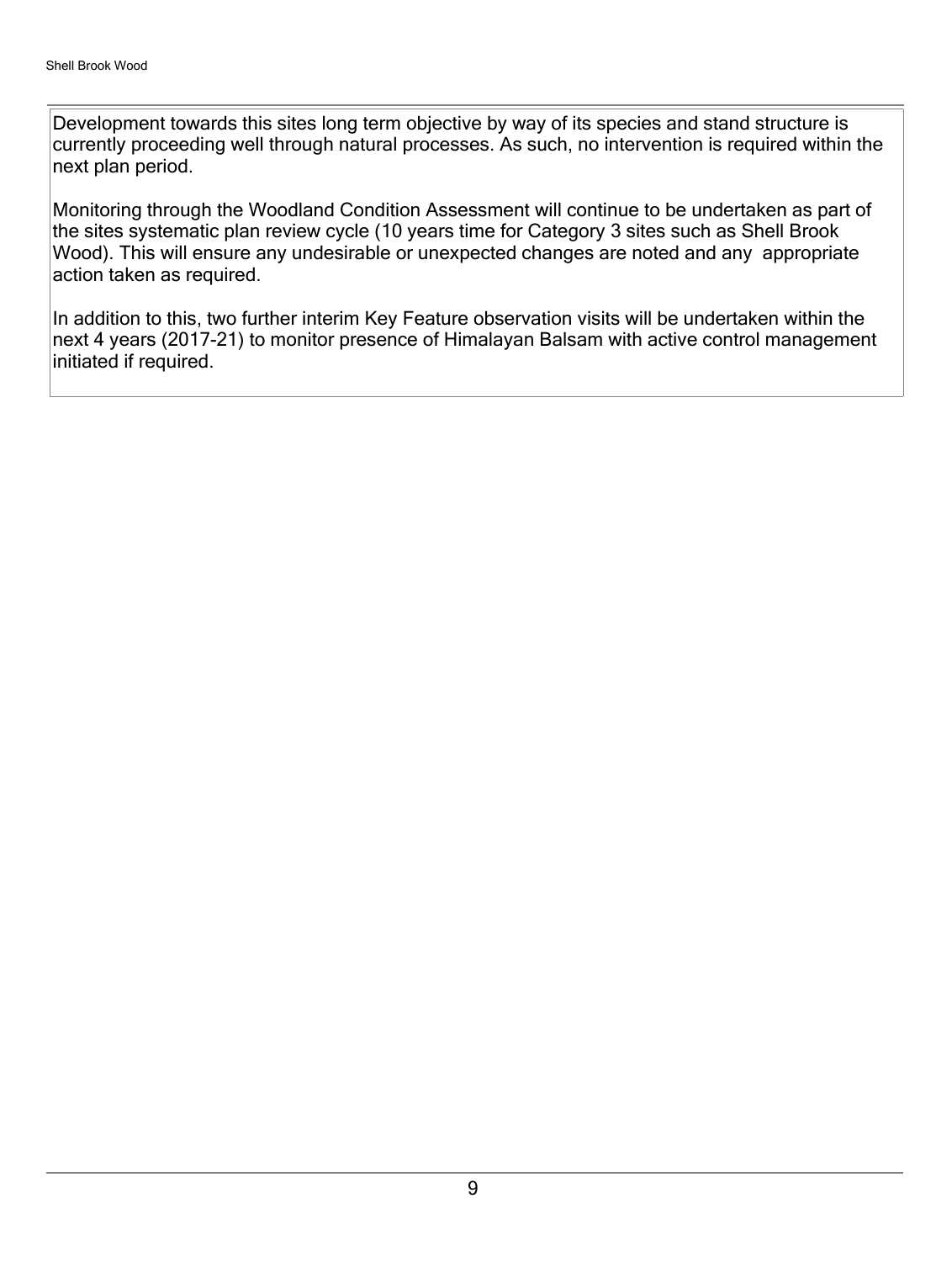| <b>6.0 WORK PROGRAMME</b> |                     |                    |        |  |  |  |  |
|---------------------------|---------------------|--------------------|--------|--|--|--|--|
| Year                      | <b>Type of Work</b> | <b>Description</b> | Due By |  |  |  |  |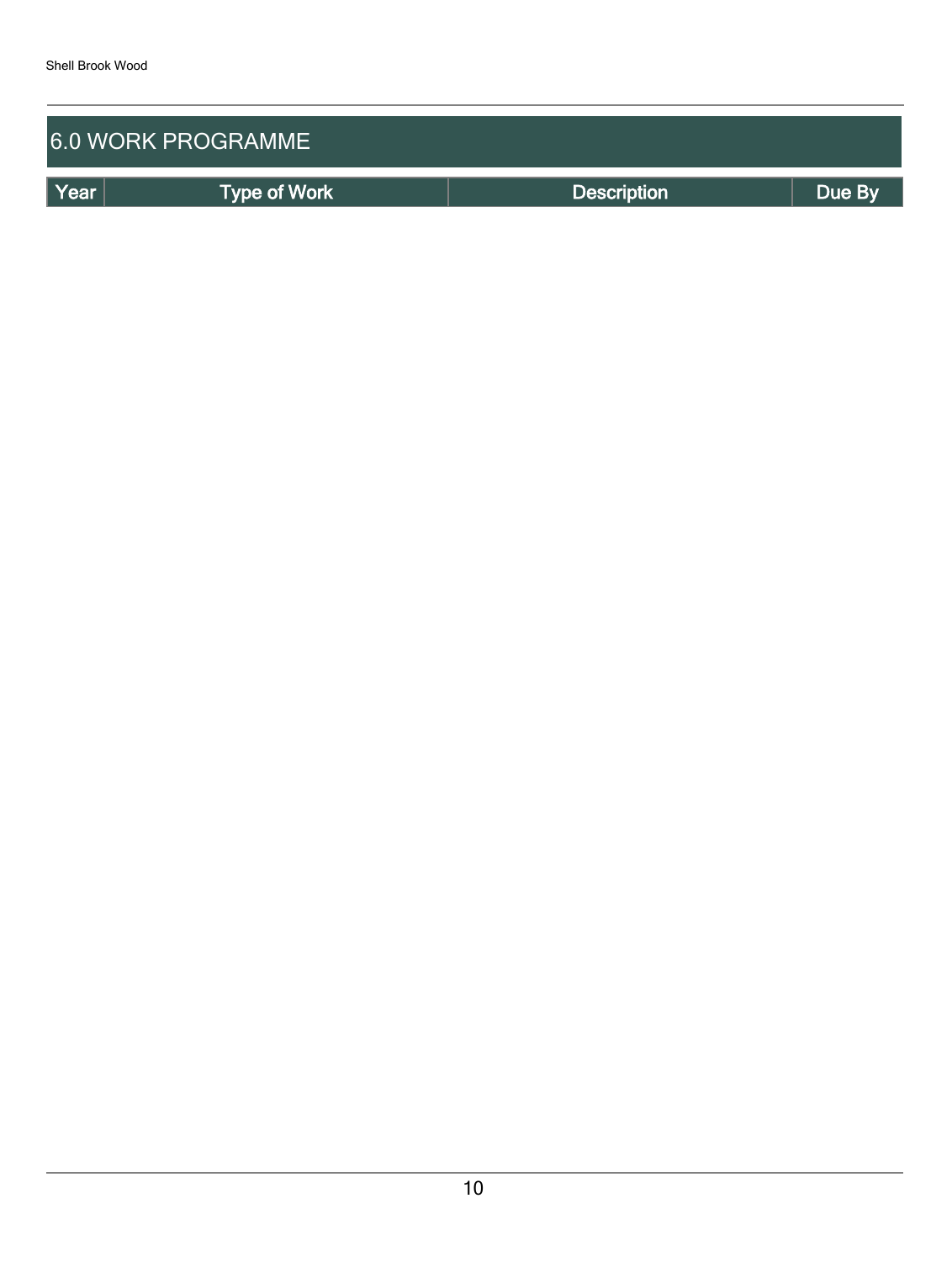# APPENDIX 1: COMPARTMENT DESCRIPTIONS

| Cpt<br>No. | Area<br>(ha) | <b>Main</b><br><b>Species</b> | Year | <b>Management</b><br>Regime | <b>Major</b><br>Management<br><b>Constraints</b>                                 | <b>Key Features</b><br><b>Present</b> | <b>Designations</b> |
|------------|--------------|-------------------------------|------|-----------------------------|----------------------------------------------------------------------------------|---------------------------------------|---------------------|
| `1a        | 2.20         | Alder<br>species              |      | 1990 High forest            | Mostly wet<br>ground/exposed<br>site, No/poor<br>vehicular access<br>to the site | Secondary<br>Woodland                 |                     |

An area of Woodland creation, the majority of which (Elm Ash, Beech and Sycamore) was clear felled in 1985 by the previous land owner, and restocked with a mixture of native broadleaved species including Ash, Sessile Oak, Wild cherry, Alder, Hazel and Field The canopy is augmented by Alder, Sycamore, and Lime coppice together with a small number of Beech trees. The Alder is particularly prevalent in the wet flush which traverses the southern section of the site. Elder, Hazel and Holly are present in the understorey.

The ground flora is diverse and has many of the characteristics of that of ancient semi-natural woodland. At higher levels bramble and honeysuckle predominate, but closer to the river, the following species are common and widely dispersed; Dog's Mercury, Ivy, Ground Ivy, Ramsons, White Deadnettle, HerbRobert, Snowdrop, Wood sedge, Lesser Celandine, Bluebell, Cleavers, Sweet Woodruff and Opposite-Leaved Golden Saxifrage.

| $^{\dagger}$ 1b | $0.21$ Ash |  | 1950 High forest | Mostly wet<br>ground/exposed<br>site, No/poor<br>vehicular access | Secondary<br>Woodland |  |
|-----------------|------------|--|------------------|-------------------------------------------------------------------|-----------------------|--|
|                 |            |  |                  | to the site                                                       |                       |  |

A semi-mature area of woodland containing a mixture of species including Ash, Sycamore, Small-Leaved and Common Lime, Alder , Beech with a scattering of Norway spruce and European Larch. Hazel and Holly form a discontinuous sub-canopy and as a consequence of low light levels the ground layer is sparse being composed of Ivy, Mosses, Dog's Mercury, Bluebell, Lesser Celandine and Herb Robert.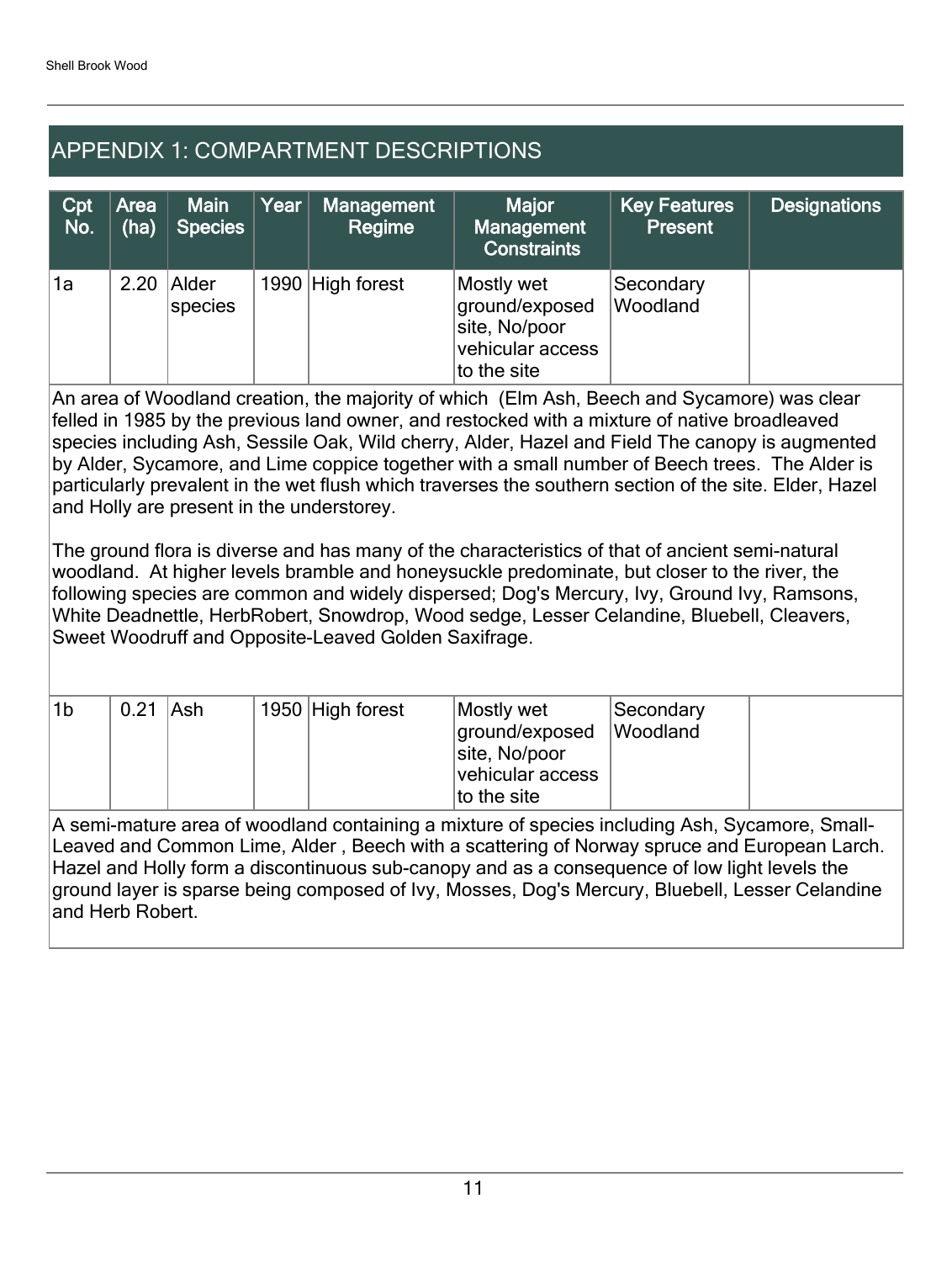# **GLOSSARY**

#### Ancient Woodland

Ancient woods are defined as those where there has been continuous woodland cover since at least 1600 AD. In Scotland ancient woods are defined strictly as sites shown as semi-natural woodland on the 'Roy' maps (a military survey carried out in 1750 AD, which is the best source of historical map evidence) and as woodland all subsequent maps. However, they have been combined with long-established woods of semi-natural origin (originating from between 1750 and 1860) into a single category of Ancient Semi-Natural Woodland to take account of uncertainties in their identification. Ancient woods include Ancient Semi-Natural Woodland and plantations on Ancient Woodland Sites (see below). May support many species that are only found in ancient woodland.

#### Ancient Semi - Natural Woodland

Stands in ancient woods defined as those consisting predominantly of native trees and shrubs that have not obviously been planted, which have arisen from natural regeneration or coppice regrowth.

#### Ancient Woodland Site

Stands in ancient woods that have been converted to plantations, of coniferous, broadleaved or mixed species, usually for timber production, including plantations of native species planted so closely together that any semi-natural elements of the understorey have been suppressed.

#### Beating Up

Replacing any newly planted trees that have died in the first few years after planting.

#### **Broadleaf**

A tree having broad leaves (such as oak) rather than needles found on conifers (such as Scots pine).

#### **Canopy**

The uppermost layer of vegetation in a woodland, or the upper foliage and branches of an individual tree.

#### Clearfell

Felling of all trees within a defined area.

#### **Compartment**

Permanent management division of a woodland, usually defined on site by permanent features such as roads. See Sub-compartments.

#### **Conifer**

A tree having needles, rather than broadleaves, and typically bearing cones.

### Continuous Cover forestry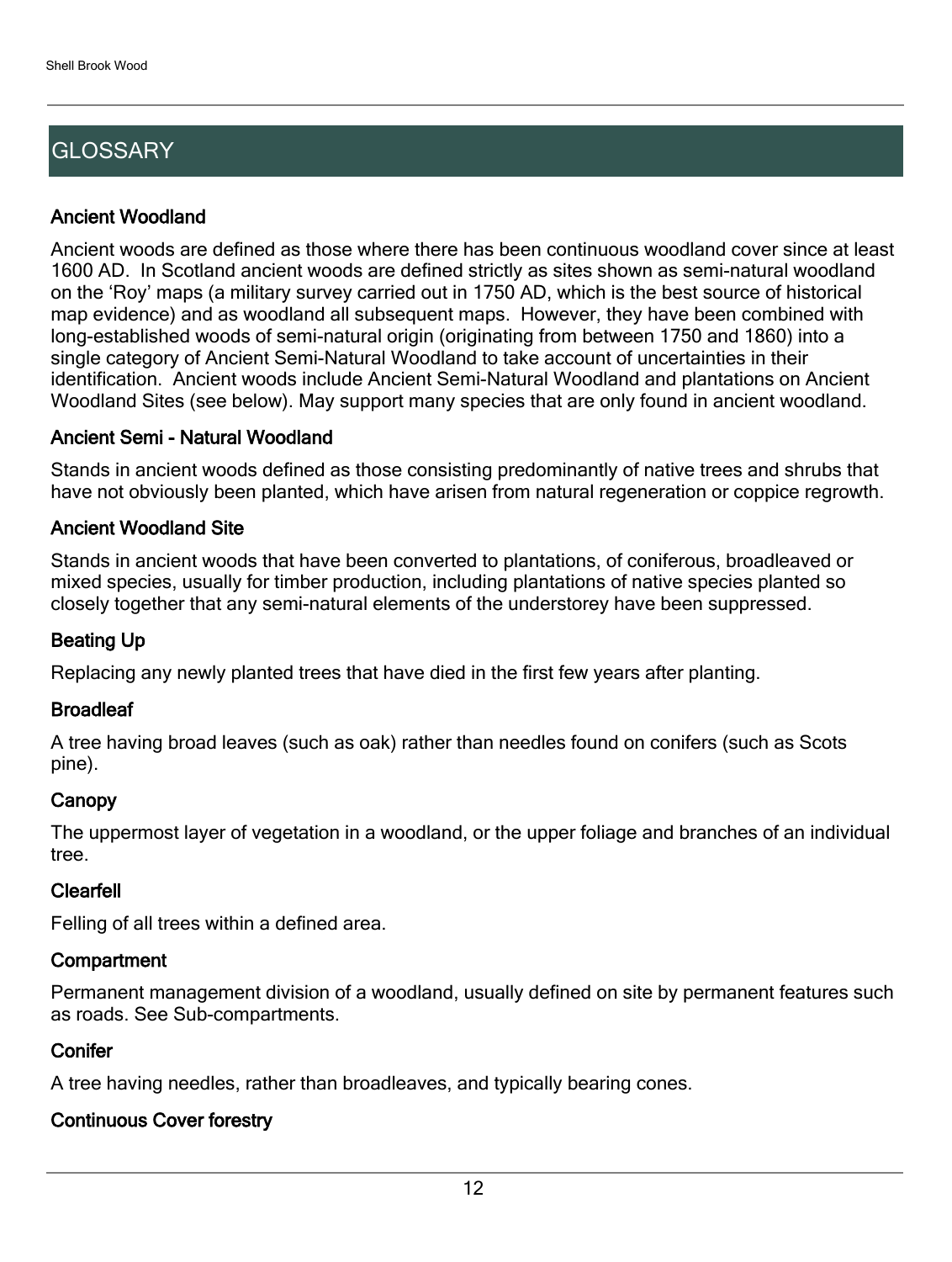A term used for managing woods to ensure that there are groups or individual trees of different ages scattered over the whole wood and that some mature tree cover is always maintained. Management is by repeated thinning and no large areas are ever completely felled all at once.

#### **Coppice**

Trees which are cut back to ground levels at regular intervals (3-25 years).

#### Exotic (non-native) Species

Species originating from other countries (or other parts of the UK) that have been introduced by humans, deliberately or accidentally.

#### Field Layer

Layer of small, non-woody herbaceous plants such as bluebells.

#### Group Fell

The felling of a small group of trees, often to promote natural regeneration or allow planting.

#### Long Term Retention

Discrete groups of trees (or in some cases single trees) that are retained significantly past their economic felling age. Operations may still be carried out within them and thinning is often necessary to maintain stability.

#### Minimum Intervention

Areas where no operations (such as thinning) will take place other than to protect public safety or possibly to control invasive exotic species.

#### Mixed Woodland

Woodland made up of broadleaved and coniferous trees.

#### National vegetation classification (NVC)

A classification scheme that allows an area of vegetation to be assigned to the standardised type that best matches the combination of plant species that it contains. All woodlands in the UK can be described as being one of 18 main woodland types (W1 - W18), which principally reflect soil and climatic conditions. For example, Upland Oakwoods are type W11, and normally occur on well drained infertile soils in the cooler and wetter north and west of Britain. Each main type can be subdivided into numerous subtypes. Most real woods contain more than one type or sub-type and inevitably some woods are intermediate in character and can't be properly described by any sub type.

#### Native Species

Species that arrived in Britain without human assistance.

#### Natural Regeneration

Naturally grown trees from seeds falling from mature trees. Also regeneration from coppicing and suckering.